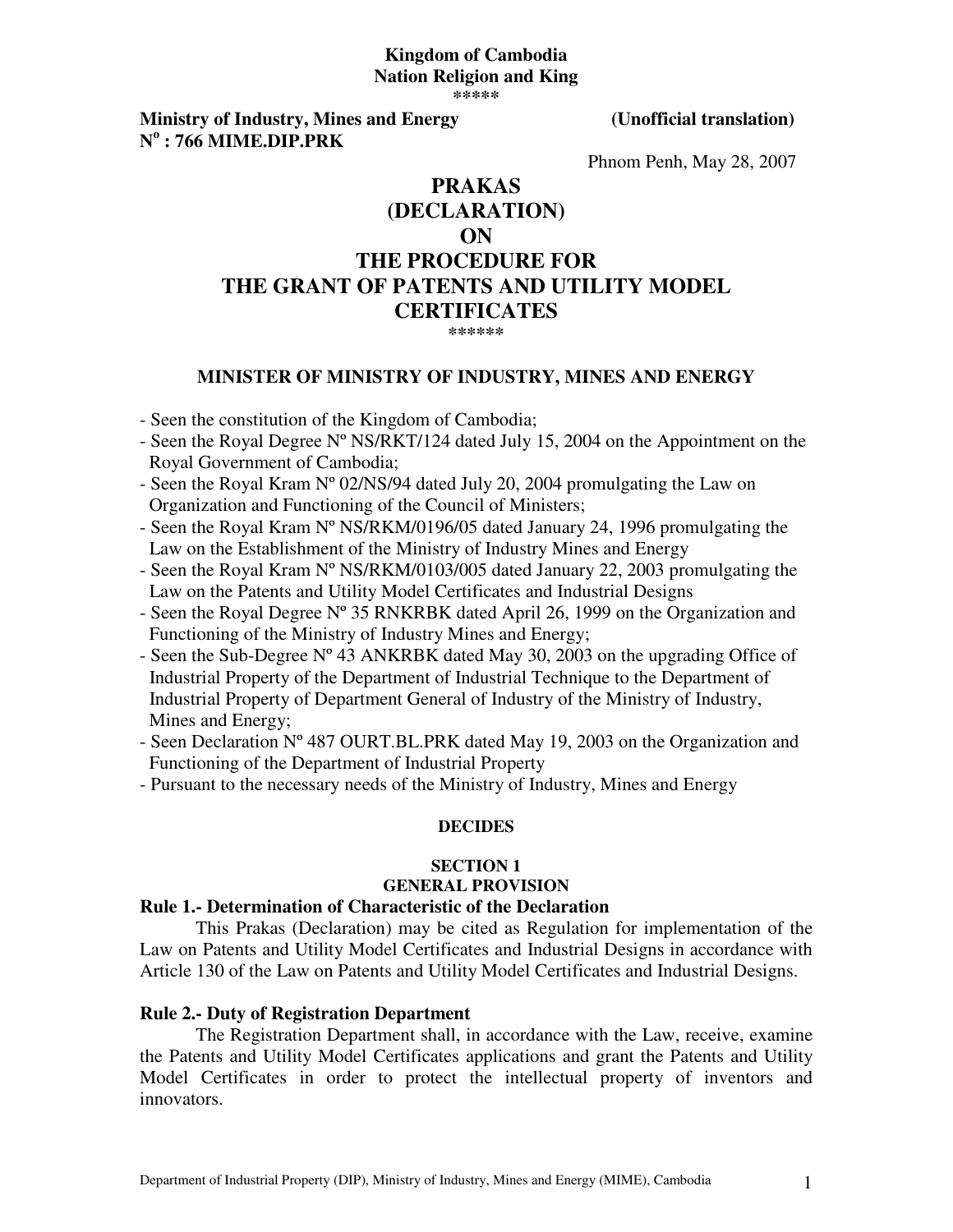#### **Rule 3.- Interpretation**

In this Declaration the following words shall be interpreted:

- **Law** means the Law on Patents, Utility Model Certificates and Industrial Designs, promulgated by the Royal Degree NS/RKM/0103/005, dated January 22, 2003;

- **Minister** means the Minister of the Ministry of Industry, Mines and Energy;

- **Registrar** means the Director of Department of Industrial Property;

- **Registration Department** means Department of Industrial Property;

 - **Paris Convention** means the convention was signed in Paris on Protection of Industrial Property on March 20, 1883 and last revised;

 - **Invention** means an idea of inventor, which permits in practice the solution to a specific problem in the field of technology;

 - **Earlier application** means an application which has been earlier filed or earlier registered;

### **SECTION 2**

# **PROCEDURES FOR THE GRANT OF PATENTS AND UTILITY MODEL CERTIFICATES**

# **Rule 4.- Classification of Patents and Utility Model Certificates**

 The Registrar shall apply the International Patent Classification, as adopted under the Strasbourg Agreement of March 24, 1971, and updated in its subsequent editions, for all purposes relation to the grant and publication of Patents and Utility Model Certificates, as well as for the maintenance of classified search files.

### **Rule 5.- Application for Patents and Utility Model Certificates**

 The application for Patent and Utility Model Certificate in accordance with Article 16 of the Law shall be contain a request, descriptions, claims, drawings where required, and abstracts and shall be filed with the Registration Department and shall be subject to the payment of prescribed fee.

#### **Rule 6.- Request**

The request shall be characterized as following:

1- Request for the grant of Patents and Utility Model Certificates shall be made on Form N<sup>o</sup> 1 P/UM as attached in Annex A of this Declaration.

2- The request shall indicate each applicant's name, address, nationality and residence and shall be signed by each applicant.

3- Where applicant is the inventor, the request shall contain a statement to that effect, and, where he is not, it shall indicate each inventor's name and address and be accompanied by the statement justifying the applicant's right to the Patents and Utility Model Certificates.

4- If the applicant is represented by an agent, the request shall so indicate and state the agent's name and address.

5- The title of the invention shall be short and precise.

# **Rule 7.- Description**

Description shall be characterized as following:

1- The description shall first state the title of the invention as appearing in the request and shall:

a- specify the technical field to which the invention relates;

b- indicate the background art which, as far as known to the applicant, can be regarded as useful for the understanding, searching and examination of the invention,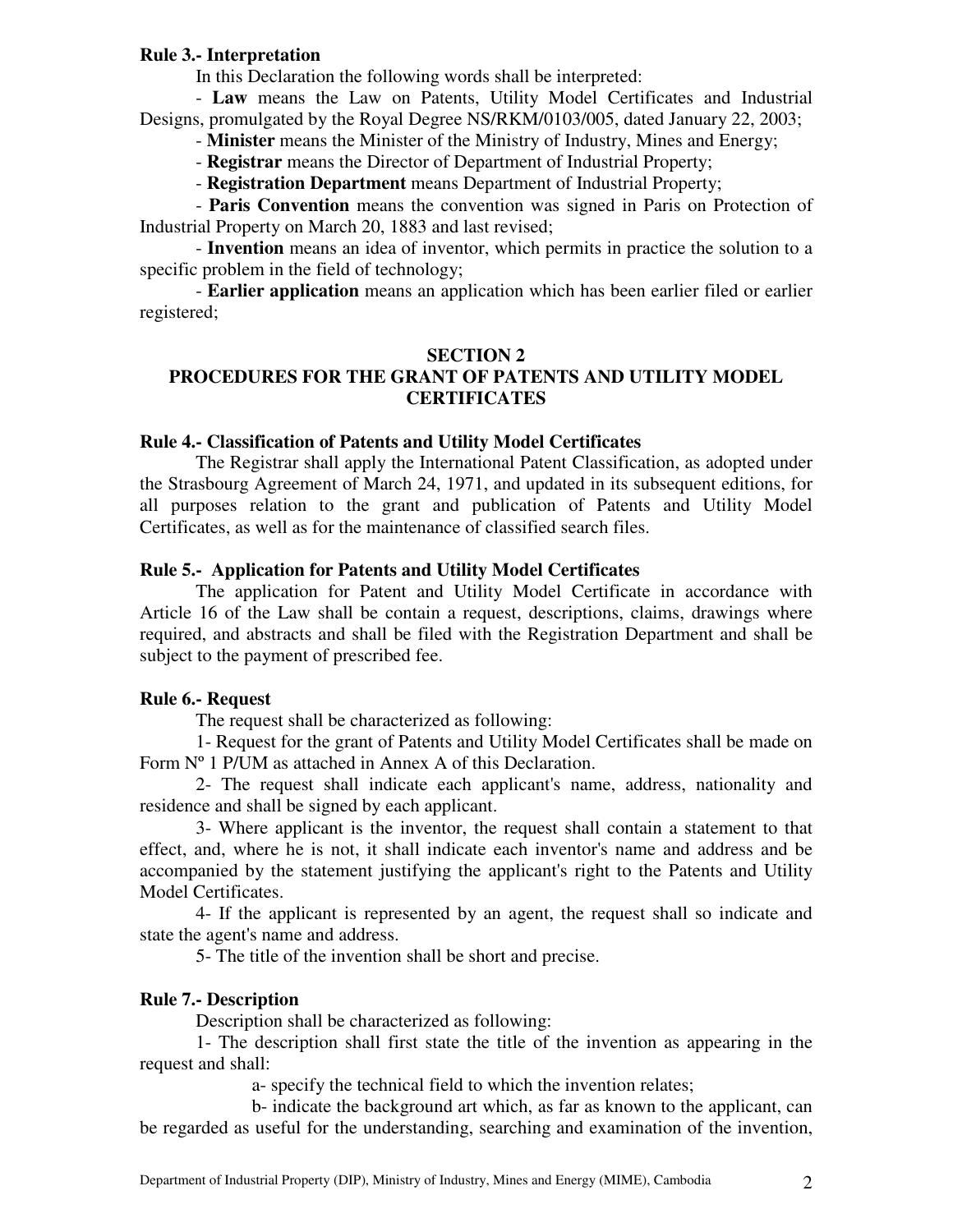and, preferably, cite the documents reflecting such art;

 c- disclose the invention in such terms that it can be understood and state its advantageous effects, if any, with reference to the background art;

d- briefly describe the figures in the drawings, if any;

 e- set forth at least one best mode contemplated by the applicant for carrying out the invention; this shall be done in terms of examples, where appropriate, and with reference to the drawings, if any;

 f- indicate explicitly, when it is not obvious from the description or nature of the invention, the way in which the invention is industrially applicable and the way in which it can be made and used, or, if it can only be used, the way in which it can be used.

2- The manner and order specified in paragraph (1) of this Rule shall be followed except when, because of the nature of the invention, a different manner or a different order would result in a better understanding and a more concise presentation.

# **Rule 8.- Claim**

Claim shall be characterized as following:

1- The number of the claims shall be reasonable taking into account the nature of the invention; if there are several claims, they shall be numbered consecutively in Khmer numerals.

2- The claims shall define the invention in terms of the technical features of the invention.

3- Whenever appropriate, claims shall contain:

 a- statement indicating those technical features of the invention which are necessary for the definition of the latter but which, in combination, are part of the prior art;

b- characterising portion--preceded by the words "**characterized in that**", "**characterized by**", "**wherein the improvement comprises**", or any other words to the same effect--stating concisely the technical features which, in combination with the features stated under Paragraph (a), it is desired to protect.

 4- Claims shall not, except where absolutely necessary, rely in respect of the technical features of the invention on references to the description or drawings; in particular, they shall not rely on such references as "**as described in part ... of the description**", or "**as illustrated in figure ... of the drawings**".

5- Where the application contains drawings, the technical features mentioned in the claims shall preferably be followed by the reference signs relating to such features; when used, the reference signs shall preferably be placed between parentheses; if inclusion of reference signs does not particularly facilitate quicker understanding of a claim, it should not be made.

6- Any claims submitted after the filing date of the application and which is not identified with the claims previously appearing in the application shall, at the choice of the applicant, be submitted either as an amended claim or as a new claim.

7- The deletion of any claim previously appearing in the application shall be made by indicating the number of the previous claim followed by the word "**cancelled**".

# **Rule 9.- Drawing**

Drawing shall be characterized as following:

1- Drawings forming part of an application for a patent and utility model certificate shall be on sheets the usable surface area of which shall not exceed 26.2 cm by 17 cm. The sheets shall not contain frames round the usable or used surface.

The minimum margins shall be as following:

top 2.5 cm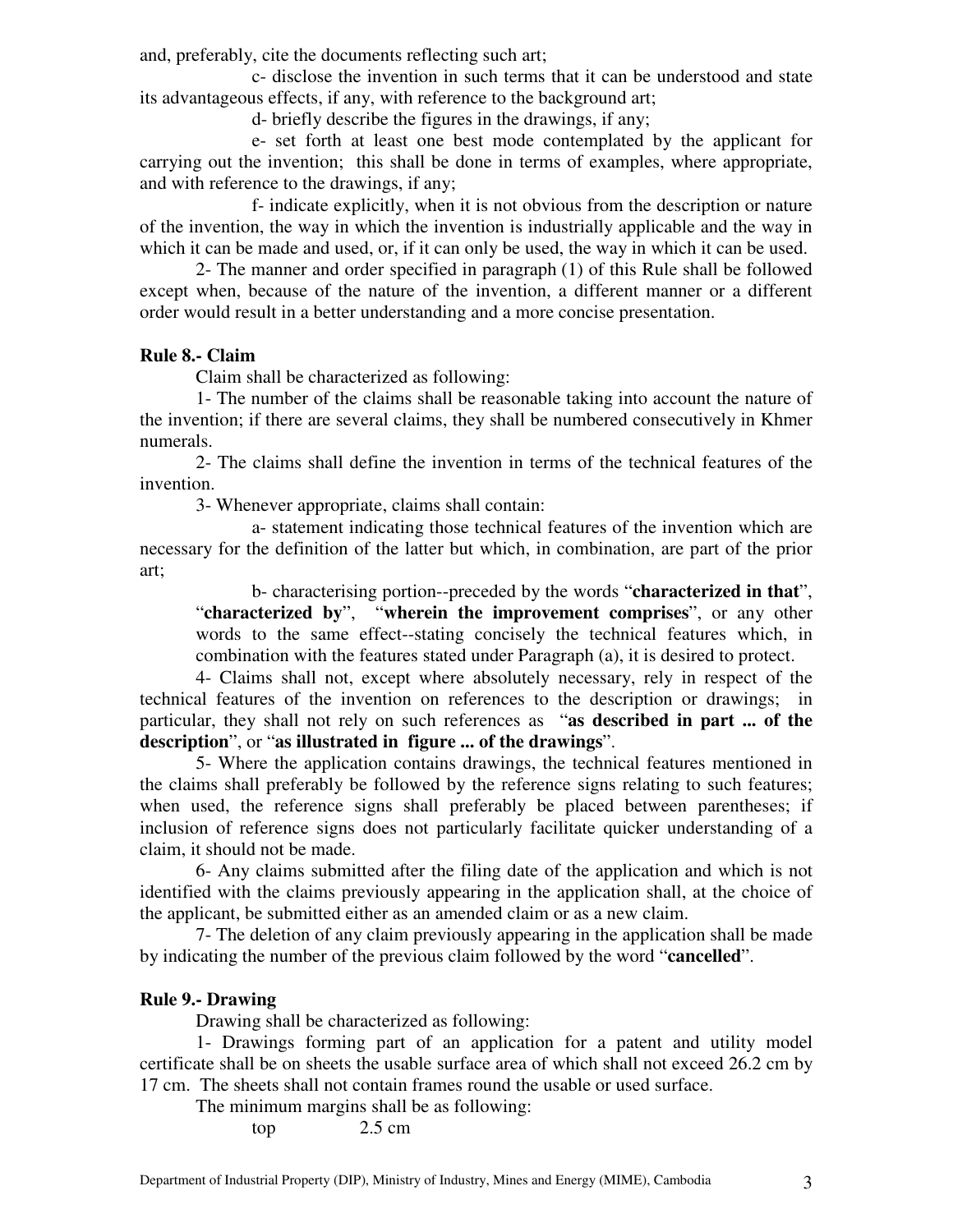| left side  | $2.5 \text{ cm}$ |
|------------|------------------|
| right side | $1.5 \text{ cm}$ |
| bottom     | $1.0 \text{ cm}$ |

2- Drawings shall be executed as following:

 a- Without colouring in durable, black sufficiently dense and dark, uniformly thick and well-defined lines and strokes to permit satisfactory reproduction;

 b- Cross-sections shall be indicated by hatching, which does not impede the clear reading of the reference signs and leading lines;

 c- The scale of the drawings and the distinctness of their graphical execution shall be such that a photographic reproduction with a linear reduction in size to two-thirds would enable all details to be distinguished without difficulty. If, as an exception, the scale is given on a drawing it shall be represented graphically;

 d- All numbers, letters and reference signs appearing in the drawings shall be simple and clear and brackets, circles and inverted commas shall not be used in association with numbers and letters;

 e- Elements of the same figure shall be in proportion to each other, unless a difference in proportion is indispensable for the clarity of the figure;

 f- The height of the numbers and letters shall not be less than 0.32 cm and for the lettering of drawings, the Latin and, where customary, the Greek alphabet shall be used;

 g- The same sheet of drawings may contain several figures. Where figures drawn on two or more sheets are intended to form one whole figure, the figures on the several sheets shall be so arranged that the whole figure can be assembled without concealing any part of the partial figures. The different figures shall be arranged without wasting space, clearly separated from one another. The different figures shall be numbered consecutively, independently of the numbering of the sheets;

 h- Reference signs not mentioned in the description or claims shall not appear in the drawings, and vice versa. The same features, when denoted by reference signs, shall, throughout the application, be denoted by the same signs;

 i- The drawings shall not contain textual matter, except, when required for the understanding of the drawings, a single word or words such as "water", "steam", "open", "closed", "section on AA" and in the case of electric circuits and block schematic or flow sheet diagrams, a few short catchwords;

 j- The sheets of the drawings shall be numbered in accordance with Rule 16(7) of this Declaration.

3- Flow sheets and diagrams are considered drawings.

# **Rule 10.- Abstract**

Abstract shall be characterized as following:

1- The abstract shall be so drafted that it can efficiently serve as a scanning tool for purposes of searching in the particular art.

2- The abstract shall consist of the following:

 a- Summary of the disclosure as contained in the description, the claims, and any drawings, indicating the technical field to which the invention pertains and drafted in a way which allows the clear understanding of the technical problem, the gist of the solution of that problem through the invention and the principal use or uses of the invention;

 b- where applicable, the chemical formula which, among all the formulae contained in the application, best characteristic the invention.

3- The abstract shall be as concise as the disclosure permits (not exceed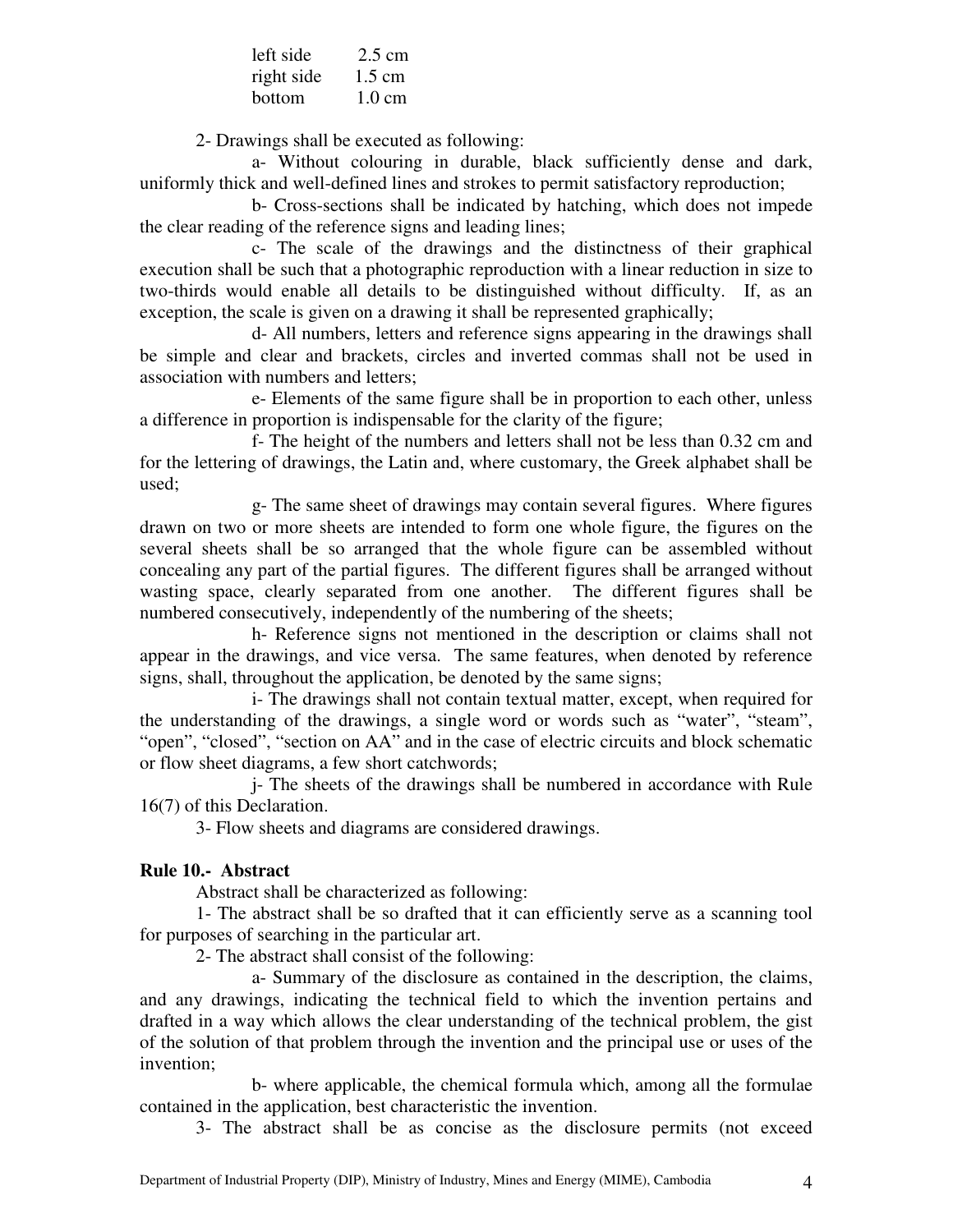#### 150words).

 4- The abstract shall not contain statements on the alleged merits or value of the invention or on its speculative application.

5- Each main technical feature mentioned in the abstract and illustrated by a drawing in the application shall be followed by a reference sign, placed between parentheses.

6- The abstract shall be accompanied by the most illustrative of any drawings furnished by the applicant.

# **Rule 11.- Language of Documents and Translations**

. 1- Language of documents and translations shall be executed as following:

Applications and any document forming part of an application or any documents submitted to the Registration Department or the Registrar pursuant to the Law, this Declaration and Regulations concerned shall be in Khmer.

2- Where the applications and documents mentioned in the paragraph (1) of this Rule writing in Khmer language or in Languages other than English shall translate in to English, for the purpose of searching and examination, and shall submit to the Registrar within six (6) moths from the filling date.

3- Where the applications and documents mentioned in the paragraph (1) of this Rule writing in Languages other than Khmer language shall translate in to Khmer, for the purpose of judging, protection and law enforcement and shall submit to the Registrar within six (6) moths from the filling date.

# **Rule 12.- Indication of Name, Address, Nationality and Residence**

 Indication of name, address, nationality and residence shall be indicated as following:

 1- Names of natural persons shall be indicated by the person's family name, given name(s) and address. The names of legal entities shall be indicated by their full, official designations.

 2- Nationality shall be indicated by the name of the State of which a person is a national. Legal entities shall indicate the name of the State under whose laws they are constituted and their Registered Office.

 3- Addresses shall be indicated in such a way as to satisfy the customary requirements for prompt postal delivery at the indicated address and, in any case, shall consist of all the relevant administrative units, including the house number, if any. Addresses shall also indicate telephone numbers, facsimile number and E-mail address.

 4- Residence shall be indicated by the name of the State of which a person is a resident.

 5- Applicants for Patent and Utility Model Certificates shall provide address for contacting in the Kingdom of Cambodia to Registrar for the purpose of their applications.

#### **Rule 13.- Change of Name, Nationality and Address**

Change of name, nationality and address shall be executed as following:

1- A request by the owner of, or applicant for, a patent, utility model certificate for the alteration of a name, nationality, address or address for service on record in respect of his patent, utility model certificate or application shall be made in writing.

 2- Before acting on a request to alter a name or nationality, the Registrar may require such proof of the alteration as he thinks fit.

 3- If the Registrar is satisfied that the request should be allowed, he shall cause the patent, the utility model certificate or application therefore and, where the name, nationality or address has been recorded in the register, the register to be altered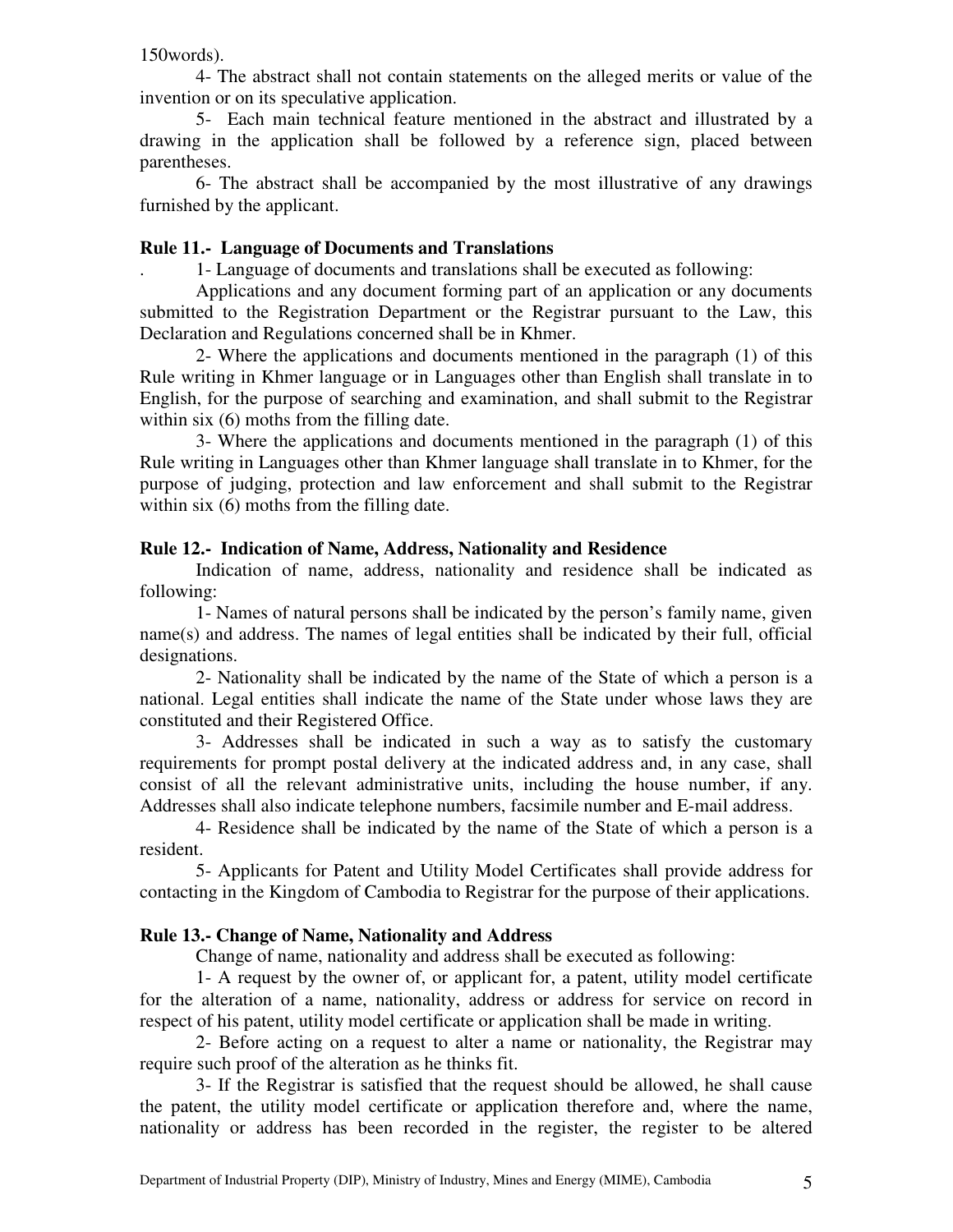accordingly.

# **Rule 14.- Signature**

Signature shall be executed as follow:

 1- A document purporting to be signed for or on behalf of a partnership shall contain the names of all Companies and the partners in full and shall be signed by all the or by any partner qualified to sign, stating that he signs on behalf of the partnership, or by any other person who satisfies the Registrar that he is authorized to sign the document; a document purporting to be signed for or on behalf of a body corporate shall be signed by a director or by the secretary or other principal officer of the body corporate, or by any other person who satisfies the Registrar that he is authorized to sign the document and shall bear the seal of the body corporate; a document purporting to be signed for or on behalf of an association of persons may be signed by any person who satisfies the Registrar that he is duly authorized.

2- The Registrar may, whenever he deems it necessary, request evidence of authorization to sign.`

# **Rule 15.- Measures, Terminology and Signs**

Measures, terminology and signs shall be characterized as following:

1- Units of weights and measures shall be expressed in terms of the metric system.

2- Temperatures shall be expressed in degrees centigrade (Celsius).

3- Density shall be expressed in metric units.

 4- For indications of heat, energy, light, sound, and magnetism, as well as for mathematical formulae and electrical units, rules in general use shall be observed; for chemical formulae, the symbols, atomic weights, and molecular formulae, in general use, shall be employed.

 5- In general, only such technical terms, signs and symbols should be used as are generally accepted in the art.

6-The terminology and the signs shall be consistent throughout the application.

# **Rule 16.- Number of Documents and Physical Requirements**

Subject to Rule 20(7) of this Declaration, number of documents and physical requirements shall be characterized as following:

1- The application and any accompanying statements or documents shall be submitted to the Registrar and filed in three (3) copies. But the Registrar may require the applicant to supply additional copies as it is necessary.

2- All elements of the application shall be so presented as to admit direct reproduction by photography, electrostatic processes, photo offset and microfilming.

3- Only one side of each sheet contained in the application shall be used.

 4- All elements of the application shall be on paper which is flexible, strong, white, smooth, non-shiny and durable.

5- The size of the sheets shall be A4 (29.7cm x 21cm), although the Registrar may accept sheets of other sizes.

6- The minimum margins of sheets shall be as following:

a- upper margin of each page, except the first page: 2 cm

b- upper margin of the first page: 3 cm

c- side margin adjacent to the binding: 2.5 cm

e- other side margin: 2 cm

f- bottom margin: 2 cm

7- Others requirement for paper sheets shall be executed as following:

a- All sheets shall be numbered at the top of the sheet, in the middle, in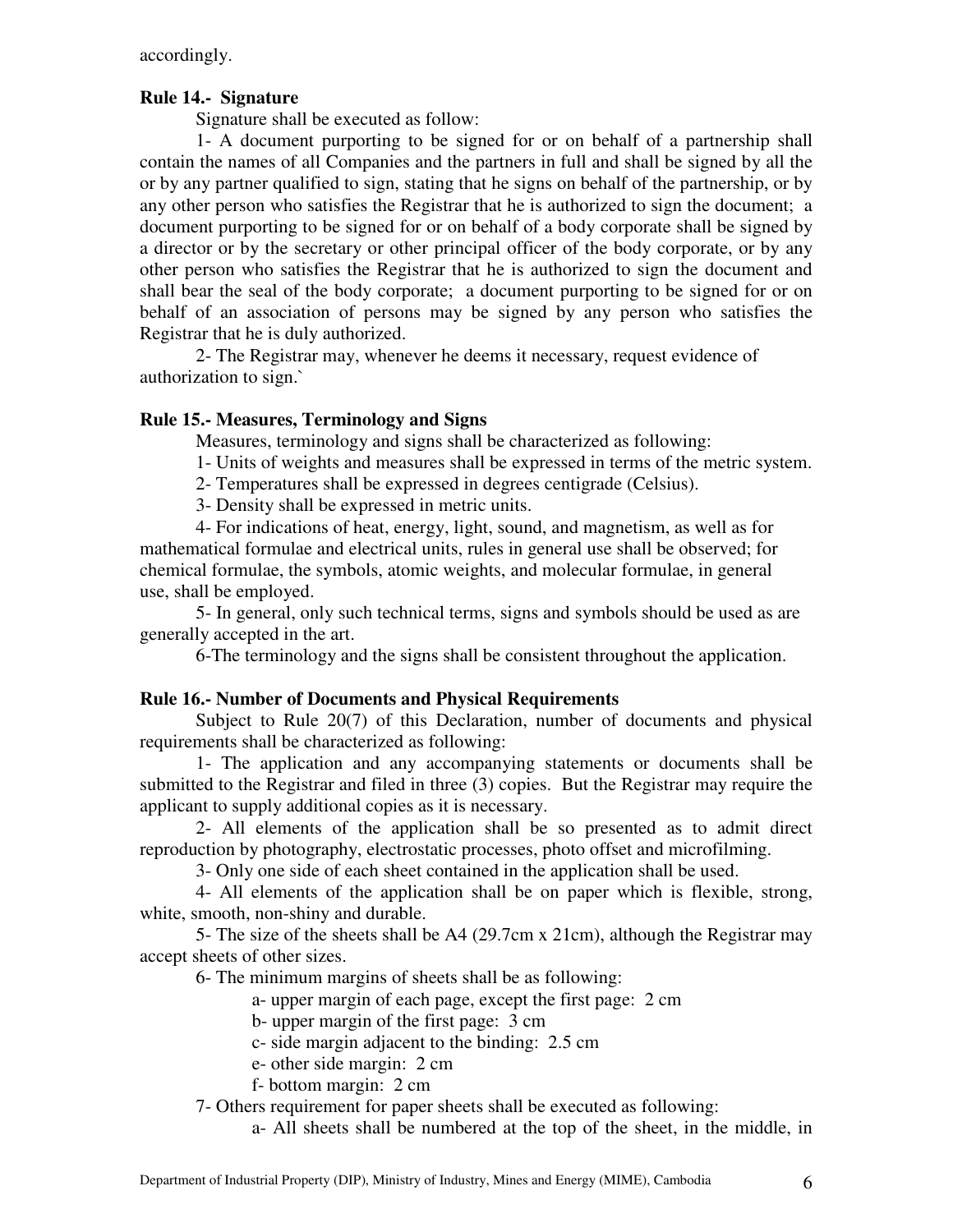consecutive numerals.

 b- In effecting the sequential numbering of the sheets, the elements of the application shall be placed in the following order: the request, the description, the claims, the abstract, the drawings.

 c- The sequential numbering of the sheets shall be effected by using three separate series of numbering, the first series applying to the request only and commencing with the first sheet of the request, the second series commencing with the first sheet of the description and continuing through the claims until the last sheet of the abstract, and the third series being applicable to the sheets of the drawings only and commencing with the first sheet of the drawings.

 8- The text matter of the application shall be typed; graphic symbols, chemical or mathematical formula and certain characters, if necessary, may be handwritten or drawn.

 9- Drawings shall be executed in durable, black, sufficiently dense and dark, uniformly thick and well-defined lines and strokes without colourings.

# **Rule 17.- Unity of Invention**

Pursuant to Article 23 of the Law shall be:

1- Construed as permitting, in particular, one of the following three possibilities:

 a- in addition to an independent claim for a given product, the inclusion in the same application of an independent claim for a process specially adapted for the manufacture of the said product, and the inclusion in the same application of an independent claim for a use of the said product; or

 b- in addition to an independent claim for a given process, the inclusion in the same application of an independent claim for an apparatus or means specifically designed for carrying out the said process; or

c- in addition to an independent claim for a given product, the inclusion in the same application of an independent claim for a process specially adapted for the manufacture of the product, and the inclusion in the same application of an independent claim for an apparatus or means specifically designed for carrying out the process.

2- Permitted to include in the same application two or more independent claims of the same category which cannot readily be covered by a single generic claim.

3- Permitted to include in the same application a reasonable number of dependent claims, claiming specific forms of the invention claimed in an independent claim.

# **Rule 18.- Division of Application**

Division of Application shall be executed as following:

1- Pursuant to Article 25 of the Law, a divisional application shall contain a reference to the initial application.

2- If the applicant wishes a divisional application to benefit from any priority claimed for the initial application, the divisional application must contain a request to that effect; in such a case, the declaration of priority and the documents furnished in accordance with Rule 20 of this Declaration for the initial application shall be deemed to relate also to the divisional application.

3- Where the priorities of two or more earlier applications were claimed for the initial application, a divisional application may benefit only from the priority or priorities that are applicable to it.

# **Rule 19.- Disclosures to be Disregarded for Prior Art Purpose**

Disclosures to be disregarded for prior art purpose shall be characterized as following:

1- In accordance with Article 6 of the Law for prior art purposes, an applicant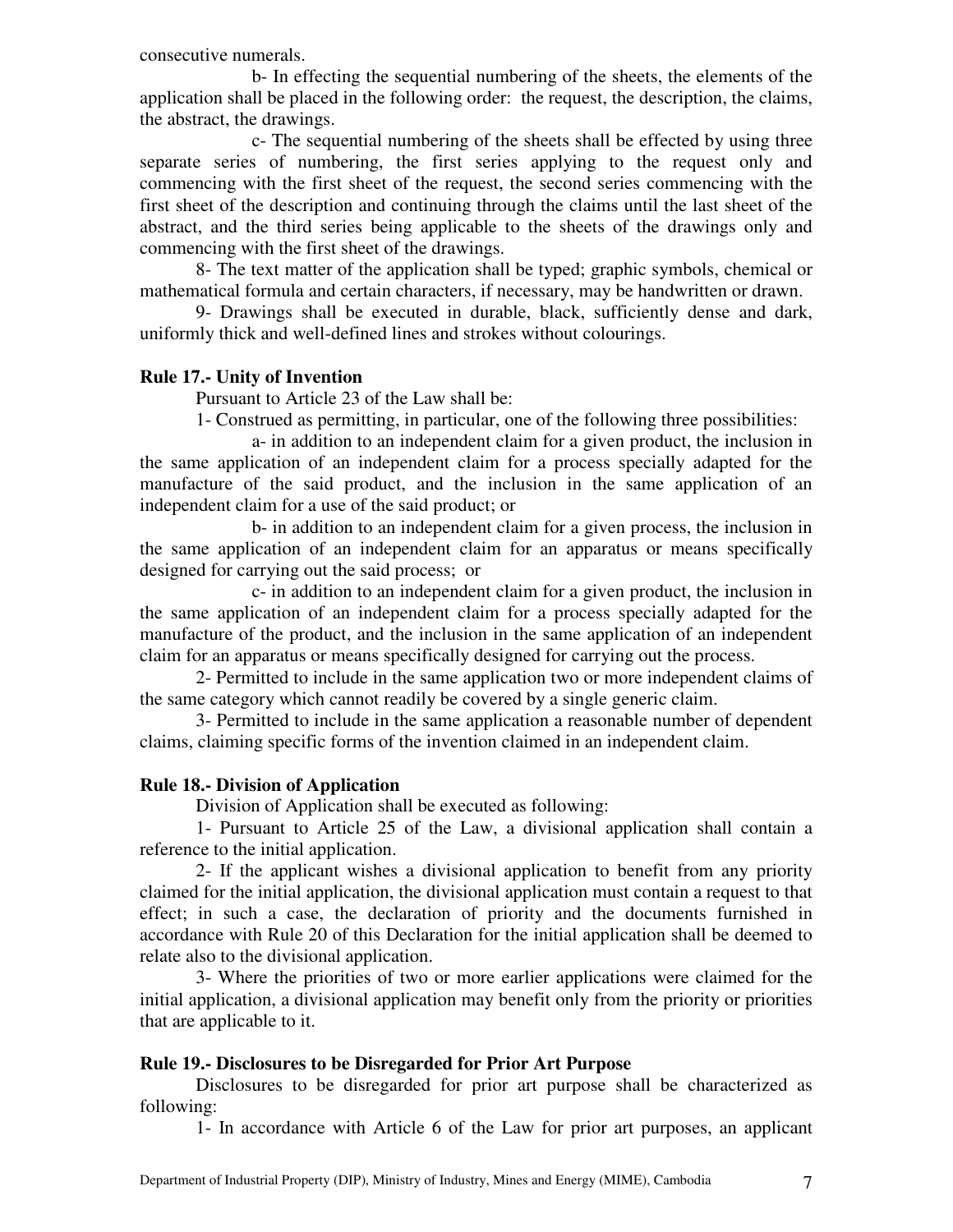who wishes a disclosure of the invention to be disregarded, shall so indicate on the application and shall furnish, in writing, with the application or within one (1) month of filing the application, full particulars of the disclosure; where the disclosure was made at an exhibition, the applicant shall file, within the same period, a duly authenticated certificate issued by the authority responsible for the exhibition containing particulars of the exhibition and stating that the invention was in fact exhibited there.

2- For the purpose of the paragraph 3 (b) of the Article 6 of the Law, disclosure to the public of the invention shall not be considered to be disclosure, if it occurred within twelve (12) moths preceding the filing date or, where applicable, the priority date of the application; if was by reason or consequence of acts committed by the applicant or his predecessor in title or of an abuse committed by third party with regard to the applicant or his predecessor in title.

# **Rule 20.- Declaration of Priority**

Rule;

Declaration of priority shall be executed as following:

1- The declaration of priority referred to in Article 27 of the Law shall be made at the time of filing the application for the patent and utility model certificate and shall indicate:

a- the date of filing of the earlier application;

b- the number of the earlier application, subject to paragraph (2) of this

c- the symbol of the International Patent Classification which has been allocated to the earlier application, subject to paragraph (3) of this Rule;

 d- the State in which the earlier application was filed or, where the earlier application is a regional or an international application, the State or States for which it was filed;

e- where the earlier application is a regional or an international application, the Office which it was filed.

2- Where at the time of filing the declaration referred to in paragraph (1) of this Rule, the number of the earlier application is not known, that number shall be furnished within the period of sixteen (16) months after the priority date.

3- Where a symbol of the International Patent Classification has not been allocated to the earlier application, or had not yet been allocated at the time of filing the declaration referred to in paragraph (1) of this Rule, the applicant shall state this fact in the said declaration and shall communicate such symbol as soon as it has been allocated.

4- The applicant may, at any time before the grant of the patent and utility model certificate, amend the contents of the declaration referred to in paragraph (1) of this Rule.

5- The period for furnishing the certified copy of the earlier application, referred to in Article 28 of the Law, shall be three (3) months from the date of the request by the Registrar; where a copy has already been furnished for another application, the applicant may respond by making a reference to that other application.

6- Where the earlier application is in a language other than Khmer, the applicant shall, within six (6) months from the date of the aforementioned request, furnish translation in Khmer of the earlier application.

7- Unless the Registrar requests otherwise, the earlier application and any translation thereof shall be filed in one (1) copy.

# **Rule 21.- Time for Furnishing Information**

Time for furnishing information concerning corresponding of foreign application shall be indicated as following:

1- The time limits to be specified for furnishing the information requested under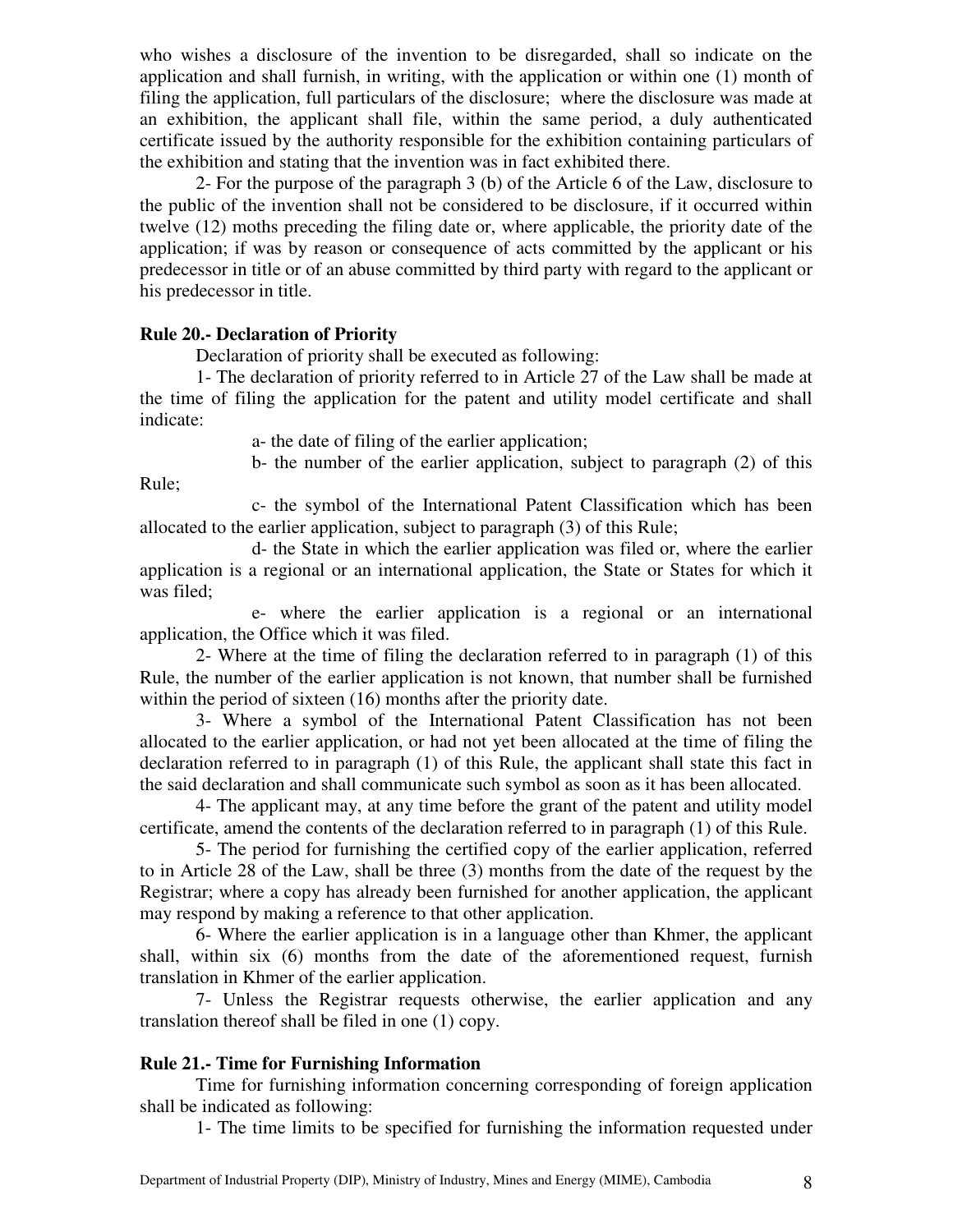Articles 30 and 31 of the Law, shall not be more than six (6) months from the date such a request is made; upon a reasoned request by the applicant, the Registrar may extend such time limit.

2- If the applicant replies that the documents requested under Articles 30 and 31 of the Law are not yet available, the Registrar may suspend the procedure for the examination of the application until such time as the documents are furnished.

# **Rule 22.- Withdrawal and Amendment of Application**

Withdrawal and amendment of application shall be executed as following:

1- The application shall be withdrawn by written declaration submitted to the Registrar and signed by each applicant.

2- The fee related to the application shall not be refunded if the application is withdrawn.

3- Any amendment pursuant to Article 24 of the Law, shall be made together with the payment of the prescribed fee.

4- A patent and utility model certificates application has been withdraw, abandoned or refused shall be subjected to the provisions of Article 4 (c) (4) on the rights of priority of Paris Convention where appropriate.

#### **Rule 23.- Numbering and Making Application**

Numbering and making application for granting of patent and utility model certificate shall be executed as following:

1- Up on receipt of the application for patent, the Registrar shall mark, on each document making up the application, the actual date of receipt and the application number consisting of the letters "KH", slant "/", the letter "P", slant "/", the last two numbers of the year in which the initial papers were received, slant "/", and a five-digit number allotted in the sequential order in which applications are received; where any corrections or other later filed documents are received on different dates, the Registrar shall also mark their actual date of receipt in the appropriate place of the request for grant of the patent (Form No. 1 P/UM).

2- Up on receipt of the application for utility model, the Registrar shall mark, on each document making up the application, the actual date of receipt and the application number consisting of the letters "KH", slant "/", the letter "UM", slant "/", the last two numbers of the year in which the initial papers were received, slant "/", and a five-digit number allotted in the sequential order in which applications are received; where any corrections or other later filed documents are received on different dates, the Registrar shall also mark their actual date of receipt in the appropriate place of the request for grant of the patent (Form No. 1 P/UM).

 3- The application number allotted under paragraph (1) and (2) of this Declaration shall be quoted in all subsequent communications concerning the application.

### **Rule 24.- Examination as to Form**

Examination as to Form for patent and utility model shall be executed as following:

1- The Registrar shall examine whether the application fulfills the requirements of the paragraph 1 of Article 33 of the law.

2- The invitation to file any correction, under Article 34 of the law, shall be in writing and shall specify the correction or corrections required and request that these be filed within two (2) months from the date of the invitation.

3-Once the Registrar accords a filing date, he shall notify the applicant in writing; if the application is treated as if it had not been filed, under Article 34, the Registrar shall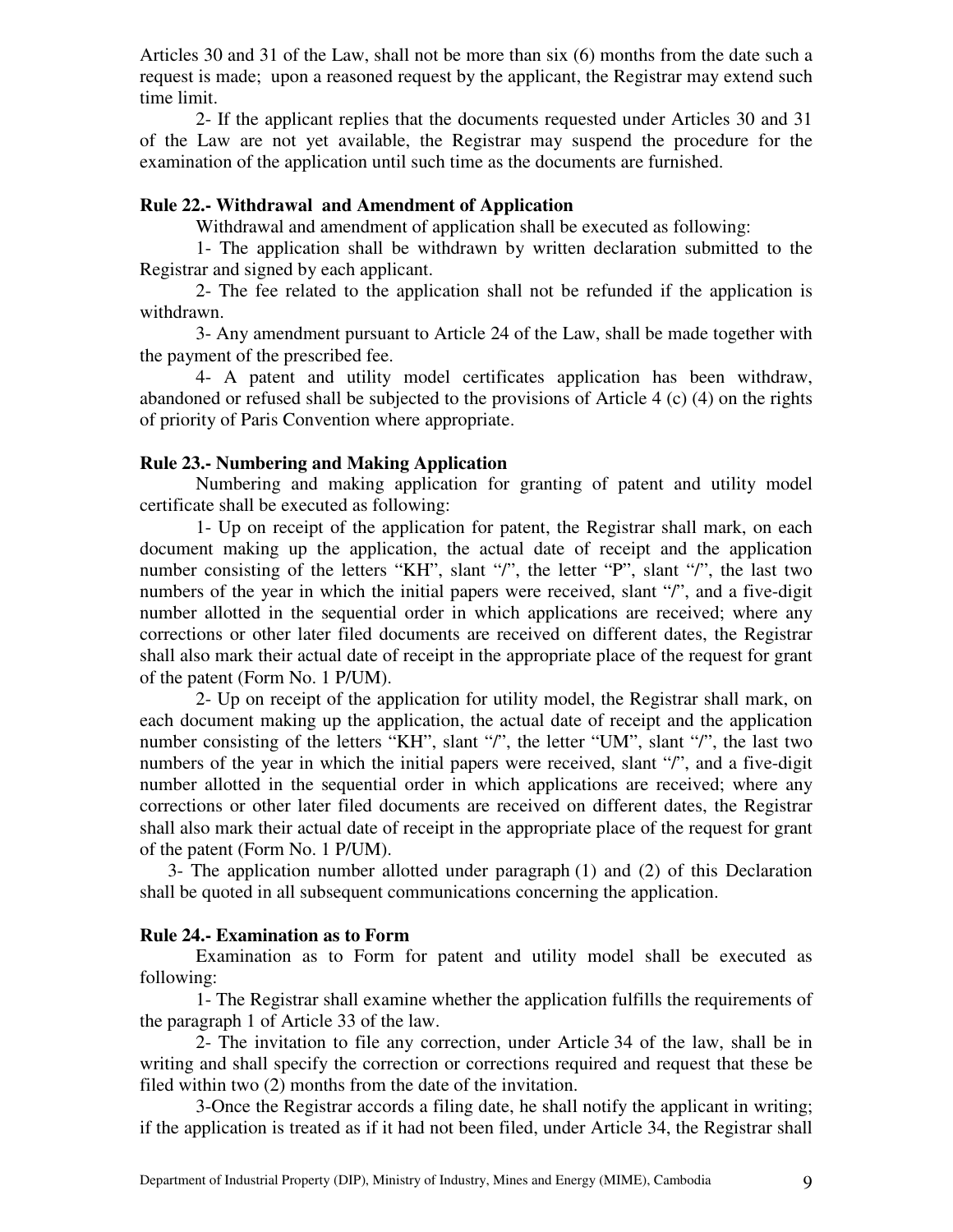notify the applicant in writing, specifying the reasons.

4- In addition to the requirements of Article 16 and 17 of the Law and the Declaration pertaining thereto, the requirements of Article 30, 31 and 116 of the Law and Rule 11, 12, 14, 33, 15 and 16 of this Declaration and related provisions which was issued by Ministry of Industry, Mines and Energy and by Registration Department, to the extent applicable, shall be considered formal requirements for the purpose of the Law.

5- Where the Registrar finds that the conditions referred to in Article 36 of the Law are not fulfilled, he shall invite the applicant, in writing, to file the required correction within two (2) months from the date of the invitation; where no abstract is provided, the Registrar shall invite the application to correct the deficiency either by providing an abstract; if the applicant does not comply with the invitation to correct a deficiency, or where, despite to corrections submitted by the applicant, the Registrar is of the opinion that the conditions referred to in Article 36 are not fulfilled, he shall reject the application and notify the applicant, in writing, stating the reasons.

6- Refusal of the application shall not affect its filing date. This filing date shall remain valid.

### **Rule 25.- Examination as to Substance**

Examination as to substance shall be executed as following:

1-The Registrar shall communicate the decision to the applicant in writing.

2- Refer to Article 37 of the Law, the Registrar shall take into account of search and examination reports which was carried out by searching authority and other as requested himself.

3- Where, taking due account of the conclusions of the search and examination report referred to in paragraph (2) of this Rule, if any, the Registrar is of the opinion, that the conditions referred to in Articles 23 of the Law are not fulfilled, he shall notify the applicant, in writing, inviting him, to submit his observations and, where applicable, to amend or divide his application, within a period not more than five (5) months from the date of the invitation. The invitation shall be made on Form prescribing by Ministry of Industry, Mines and Energy; it may be made several times, if necessary.

4- Where the applicant does not comply with the said invitation or where, despite any observation, amendments or division submitted by the applicant, the Registrar is of the opinion that the conditions referred to in Articles 35 and 36 of the Law are not fulfilled, he shall refuse to grant the patent and utility model certificate.

5-Where the Registrar is of the opinion that the conditions referred to Article 38 of the Law and this Declaration are fulfilled, he shall grant the patent and utility model certificate in accordance with Article 39 of the Law and Rule 27 of this Declaration.

6- The Registrar shall notify the applicant, in writing, of his decision to grant or to refuse to grant a patent and utility model certificate, attaching a copy of the search and examination report, if any, upon which the decision is based and, in the case of a decision to grant a patent, requesting the applicant to pay the grant fee within three (3) months from the date of the notification.

#### **Rule 26.- Decision to Grant or Refuse to Grant of Patent and Utility Model Certificate**

Decision to grant or refuse to grant of patent and utility model certificate shall be executed as following:

1- Where two or more applications for grant of a patent and utility model certificate for the same invention are filed by different applicants and where the applications have earlier filling or priority date, where the application have not been withdrawn, the Registrar shall grant the patent to the application claiming the characteristics of the invention that was first filed or that claims the earlier priority date.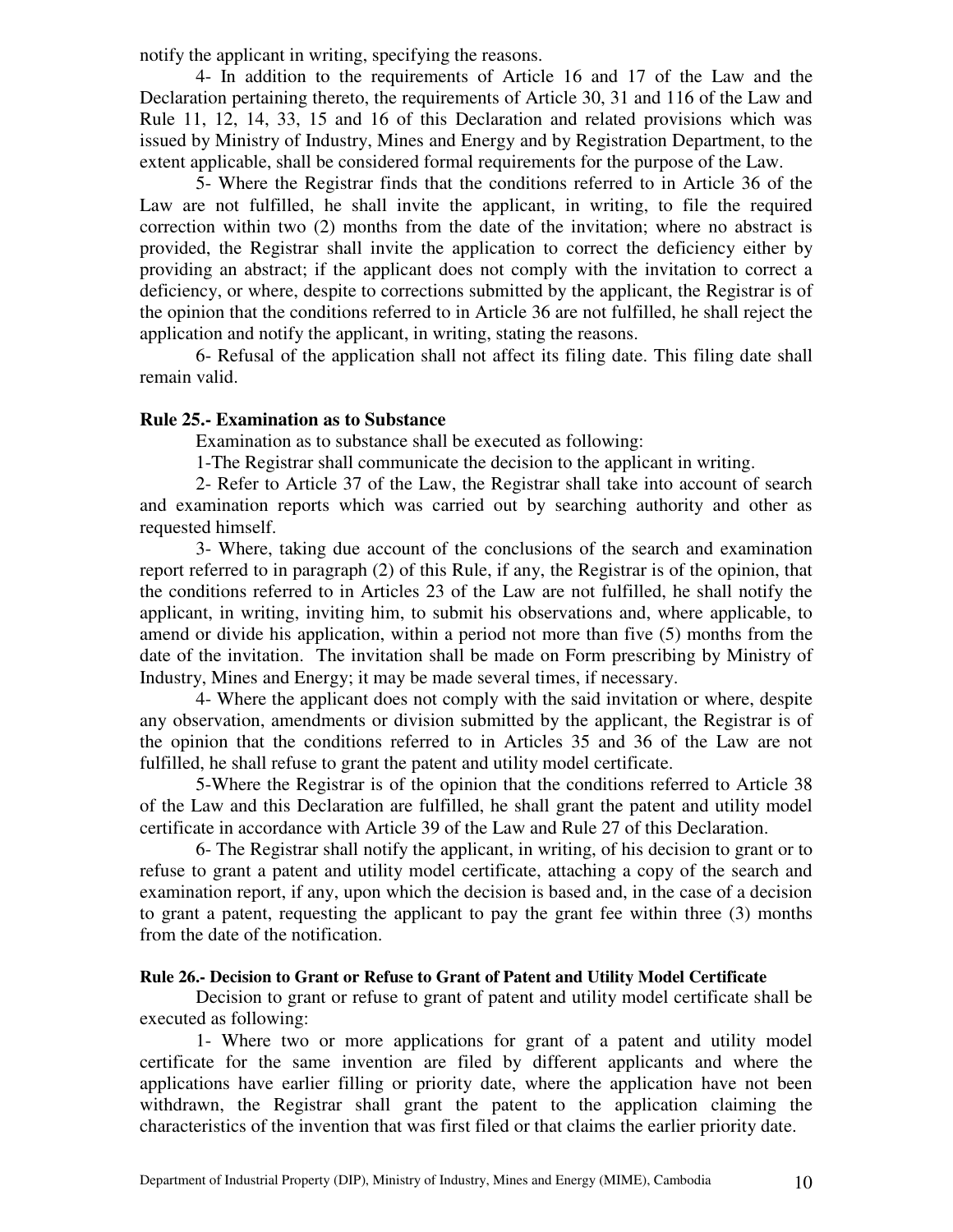2-The Registrar shall notify the applicant, in writing, of his decision to grant or to refuse to grant a patent and an utility model certificate; in the case of a refusal, the Register shall state the reasons therefore; in the case of a decision to grant, the Registrar shall request the applicant to pay the grant fee referred in paragraph 6 of Rule 25 of this Declaration.

# **Rule 27.- Grant of Patent and Utility Model Certificate; Publication; Issuance of Certificate**

Grant of patent and utility model certificate, publication, issuance of certificate shall be executed as following:

1- Subject to the payment of the grant and the utility model certificate within the period prescribed in paragraph 6 of Rule 25 of this Declaration, the Registrar shall proceed to grant the patent and the utility model certificate, in accordance with Article 39 of the Law and this Rule.

2- The Registrar shall allot to each patent and utility model certificate he grants a number i.e., publication number of the patent and utility model certificate in the sequential order of grant.

3- The patent and utility model certificate shall be granted on Form prescribed by the Ministry of Industry, Mines and Energy and shall contain the date of publication of the patent and utility model certificate, the documents or references cited of the prior art, the description, the claims and the drawings if any and added to the information indicated in paragraph (5) of this Rule.

4- The patent and utility model certificate shall be deemed to be granted on the date the Registrar publishes a reference to the grant in accordance with paragraph (1) of Article 39 the Law.

5- The publication of the reference to the grant of the patent and utility model certificate shall include:

a- the number of the patent and utility model certificate;

b- the name and address of the owner of the patent and utility model certificate;

c- the name and address of the inventor, except where he has asked not to be named in the patent and utility model certificate;

d- the name and address of the agent if any;

e- the filing date;

f- if priority has been claimed and the claim has been accepted, a statement of the priority, the priority date and the name of the country or countries in which or for which the earlier application was filed;

g- the effective date of grant of the patent and utility model certificate;

h- the title of the invention;

i- the abstract;

j- the most illustrative of the drawings, if any;

k- the symbol of the International Patent Classification.

 6- The certificate of granting of patent and utility model certificate shall be issued on Form prescribed by Ministry of Industry, Mines and Energy and shall contain:

a- the number of the patent and utility model certificate;

b- the name and address of the owner of the patent and utility model;

c- the filling date, where applicable, priority date of the application;

d- the effective date of grant of a patent and utility model certificate, and

e- the title of the invention.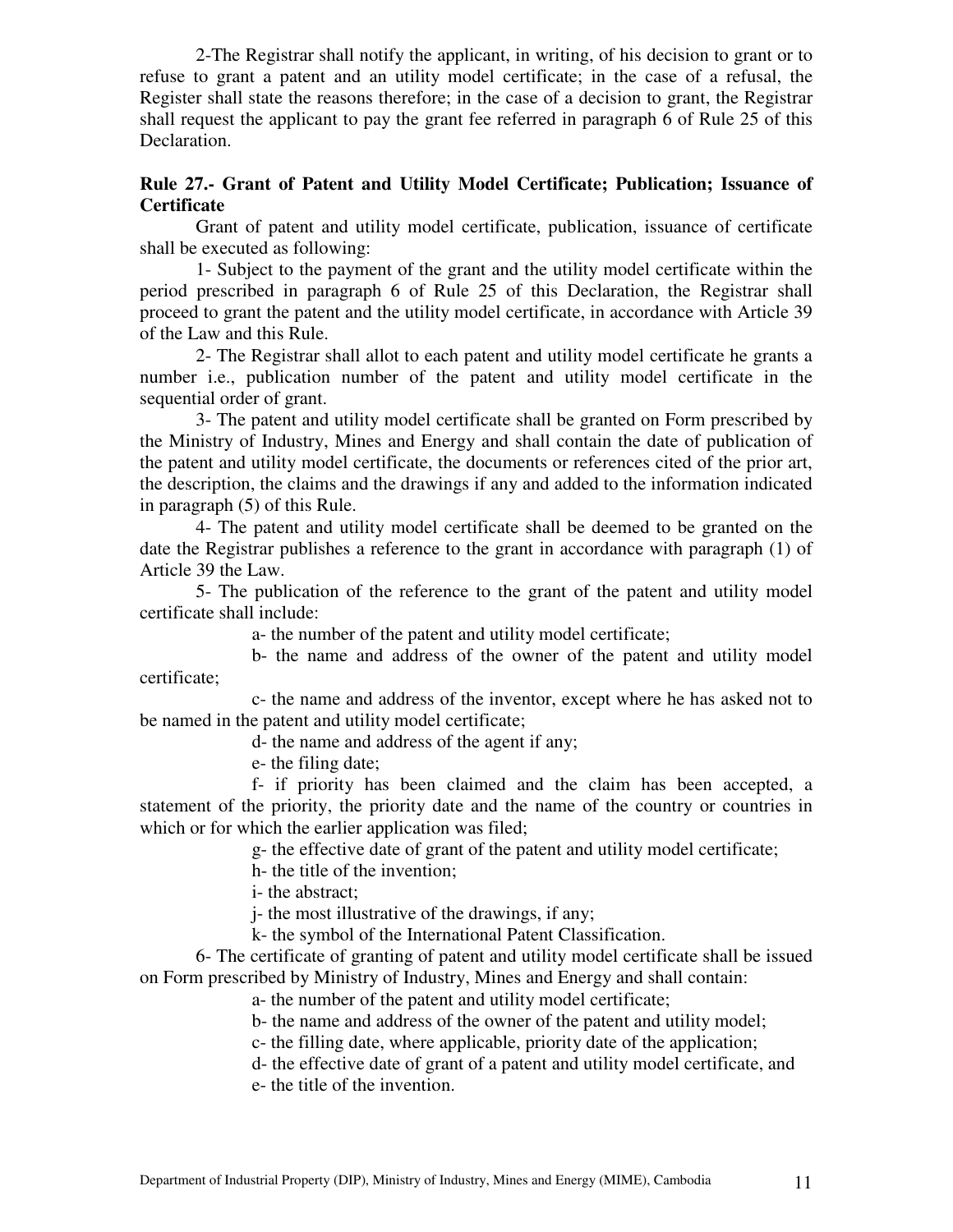#### **Rule 28.- Annual Fees**

Annual fees shall be executed as following:

 1- Upon payment of an annual fee in accordance with Article 46 of the Law, the Registrar shall, within three (3) weeks from the date payment is received, furnish or send to the applicant or to the owner of the patent and utility model certificate a receipt of payment.

2- The Registrar shall record and publish a notification of the lapse of a patent and utility model certificate.

3- Annual fees shall not be refundable.

# **Rule 29.- Exploitation by Government or by Third Persons Authorized by Government**

Exploitation by Government or by third persons authorized by Government shall be executed as following:

1- The Minister shall, before making a decision under Section 11 of Chapter 2 of the Law, at least twenty one days' (21) written notice of the date on which they may be heard; the owner of the patent and utility model certificate shall give all licensees written notice of the hearing and they shall have the right to participate therein.

2- The Minister shall make his decision after the hearing, in writing, stating the grounds upon which it is based, and, if he has decided that the invention shall be exploited under paragraph (1) of Article 47 of the Law, stating the terms of exploitation, and shall transmit the decision to the Registrar.

3- The Registrar shall record and publish the decision of the Minister and, in writing, notify the owner of the patent and the other participants in the hearing.

4- If the decision of the Minister is the subject of petition to the Competent Court, the Competent Court shall notify the Registrar of the court's decision once it becomes final, and the Registrar shall record the decision and publish it.

#### **Rule 30.- Non-Voluntary Licenses**

Non-voluntary licenses shall be fulfilled the condition as following:

1- An application for non-voluntary license under Section 12 of Chapter 2 of the Law, shall be made on prescribed Form prescribed shall be accompanied by a statement in duplicate of the facts upon which the applicant relies and evidence in duplicate verifying the statement.

2- The Minister shall, within three (3) months from the date of the request for grant of a non-voluntary license, examine whether the requirements of Articles 56 or 59 of the Law and paragraph (1) of this Rule are, prima facie, satisfied; if he finds that the requirements are not satisfied, the Minister shall reject the request and, in writing, notify the person requesting the non-voluntary license, stating the grounds for the rejection; if he finds that the requirements are satisfied, the Minister shall forthwith send a copy of the request to the patent owner, to beneficiaries of non-voluntary licenses and to persons exploiting the patented invention under Article 59 of the Law and invite them to submit observations thereon, in writing, to the Minister within three(3) months of the date of the invitation.

3- The patent and utility model certificate owners shall forthwith, in writing, notify all licensees, of the request, and the licensees shall have the right to submit observations thereon, in writing, to the Minister within three (3) months of the date of the invitation issued under paragraph (2) of this Rule.

4- The Minister shall forthwith notify the person requesting the non-voluntary license of any observations submitted under paragraphs (2) and (3) hereof.

5- The Minister shall then convene a hearing to which it shall invite the person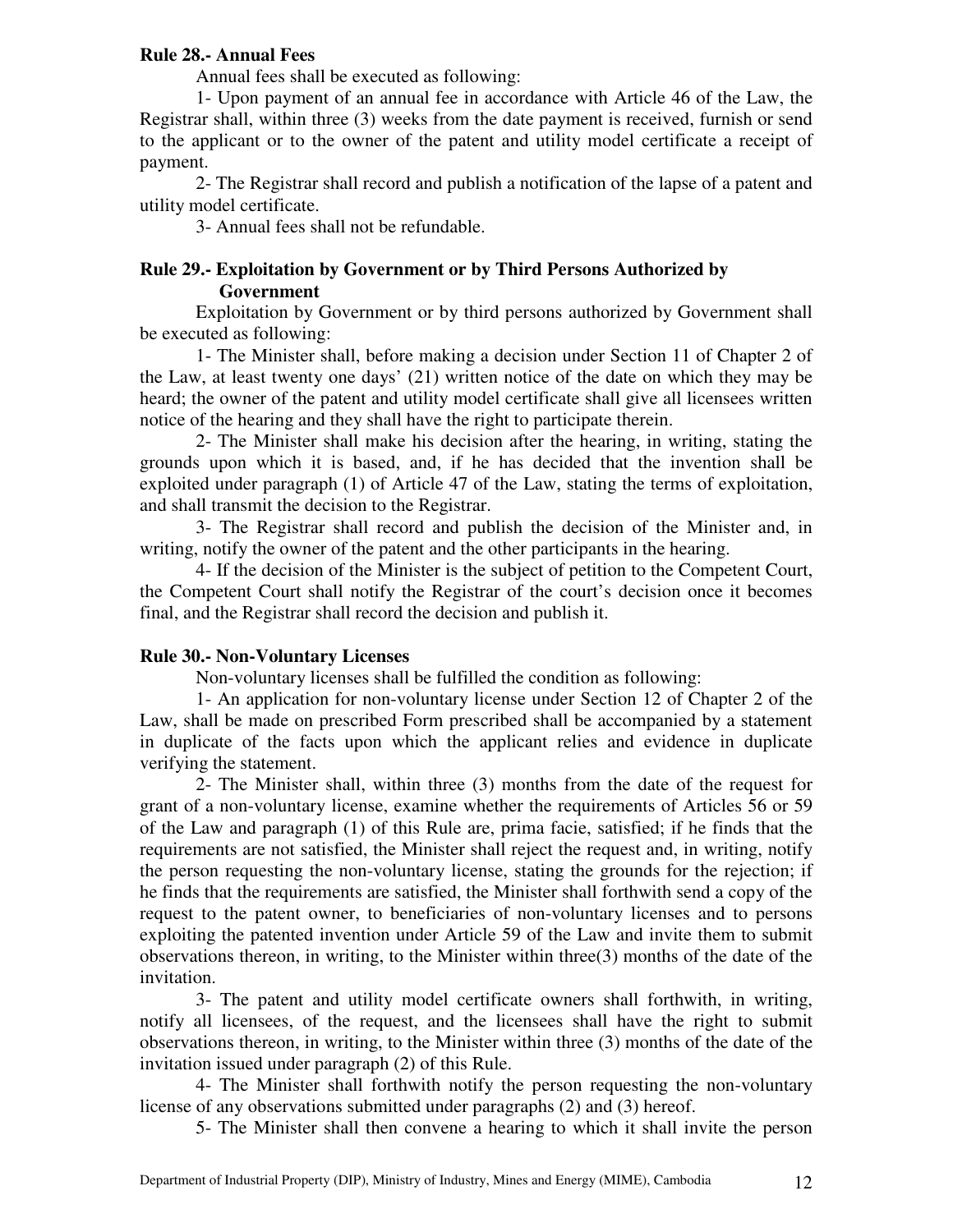requesting the non-voluntary license, the patent and utility model certificate owners and the persons who submitted observations under paragraphs (2) and (3) of this Rule, giving them at least one-month's written notice of the date set for the hearing.

6- After the hearing, if the Minister finds that the conditions for the grant of a non-voluntary license are fulfilled, Minister shall grant the license; otherwise, Minister shall refuse it.

7- The decision to grant or to refuse a non-voluntary license shall be in writing and shall state the grounds upon which it is based; in the case of a decision to grant the non-voluntary license, shall specify, in particular:

a- the period of which the license is granted;

b- acts referred to in Article 42 of the Law the license extends;

c- the time limit within which the beneficiary of the non-voluntary license must commence exploiting the patented and utility model inventions;

d- the terms regarding payment of remuneration to the owner of patent and utility model certificate .

8- The Registrar shall record and publish the decision to grant or to refuse the non-voluntary license and transmit a copy thereof to the person requesting the nonvoluntary license, the owner of the patent and utility model certificate and the persons who submitted observations under paragraphs (2) and (3) of this Rule.

# **Rule 31.- Invalidation**

Invalidation shall be executed as following:

1- Where the provisions of Section 13 of Chapter 2 of the Law apply only to some of the claims or some parts of a claim, such claims or parts of a claim shall be invalidated.

2- The patent and utility model certificate owner shall, in writing, notify any licensee of any court proceeding instituted for the invalidation of the patent and utility model certificate; the person requesting invalidation shall so notify any beneficiaries of authorizations granted under Section 11 of Chapter 2 of the Law and, where the ground of invalidity invoked is that the patent owner is not the inventor or his successor in title, also the person alleged to have the right to the patent and utility model certificate.

# **Rule 32.- Change in Ownership, License Contracts**

Change in ownership, license contracts shall be executed as following:

1-The request, under Article 114 of the Law, for the recording of a change of ownership of a title granted under the Law or of an application there for shall be made to the Registrar on prescribed Form;

2- The publication of the change of ownership shall specify;

a- the title of protection concerned;

b- the filing date, the priority date, if any, and the date of registration or

grant;

c- the owner and the new owner; and

d- the nature of the change of ownership.

3- A license contract submitted for recordal under Article 115 of the Law shall be subjected to the payment of prescribed fee.

# **Rule 33.- Agents**

Agent shall be executed as following:

1- The appointment of an agent under Article 116 of the Law shall be appointed by a power of attorney which shall be signed by the applicant or, if there are more than one, by each applicant. The address of the agent shall, for all purposes connected with the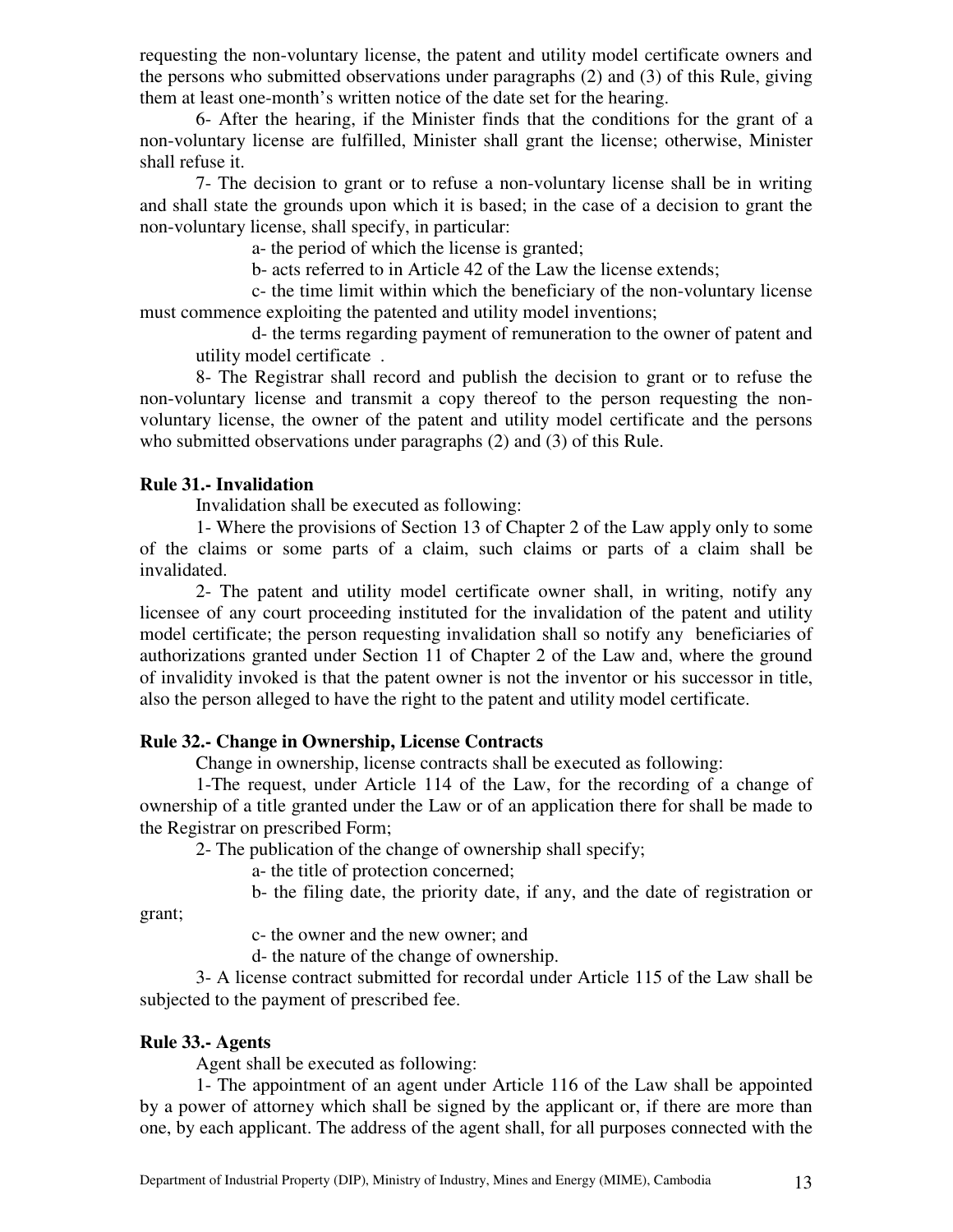Law and these Regulations, be treated as the address to which communications to the person or persons who appointed the agent shall be transmitted.

2-A power of attorney stating in paragraph (1) of this Rule shall accompany with application or shall submit within two (2) months from the filling date.

3- If the appointment of power of attorney is not made in accordance with paragraph (2) of this Rule and Article 116 of the Law, any procedural steps taken by the agent, other than the filling of application, shall be deemed not to have been taken.

4- Any requirement related to agent represented the applicant as provided for in, paragraph (1) of this Rule shall be prescribed by Ministry of Industry, Mines and Energy in separated provision.

### **Rule 34.- Excluded Day**

When the last day for doing any act or taking any proceeding falls on a day when the Companies and the Registration Department is not open to the public for business, it shall be lawful to do the act or to take the proceeding on the day when the Office is next open for business.

# **Rule 35.- Extracts the Information and Corrections of Errors**

Extracts the information and corrections of errors shall be executed as following:

1- Requests for certified copies of extracts from a Register or copies from documents shall be made to the Registrar in writing.

2- Corrections of errors, under Article 120 of the Law, may be made by the Registrar upon receipt of a request in writing and subject to such terms as he may consider appropriate, or on his own initiative. Corrections was made shall be communicated in writing to all interested persons, and, where considered necessary, shall be published by the Registrar.

#### **Rule 36.- Hearing**

Hearing shall be executed as following:

1- Before exercising adversely to any person any discretionary power given to the Registrar by the Law or this Declaration, the Registrar shall notify such person, in writing, of the opportunity to be heard thereon, and indicating a time limit, which shall not be less than one (1) month, for filing a request for a hearing.

2- The request for a hearing shall be in writing.

3- Upon receiving such request, the Registrar shall give the person applying, and any other interested persons, at least two (2) weeks before hearing, in writing, of the date and time of the hearing.

### **Rule 37.- Service by Mail**

Service by mail shall be executed as following:

1- Any notice, application or other document sent to the Registrar by mail shall be deemed to have been given, made or filed at the time when it would be delivered in the ordinary course of the mail. In proving such sending, it shall be sufficient to prove that the letter containing such notice, application or other document was properly addressed and sent by registered mail.

2- Paragraph (1) of this Rule does not apply to the accordance of the filing date.

#### **Rule 38.- Evidence**

Evidence shall be executed as following:

1- Where under this Declaration, evidence may be filed; it shall be by statutory declaration or affidavit.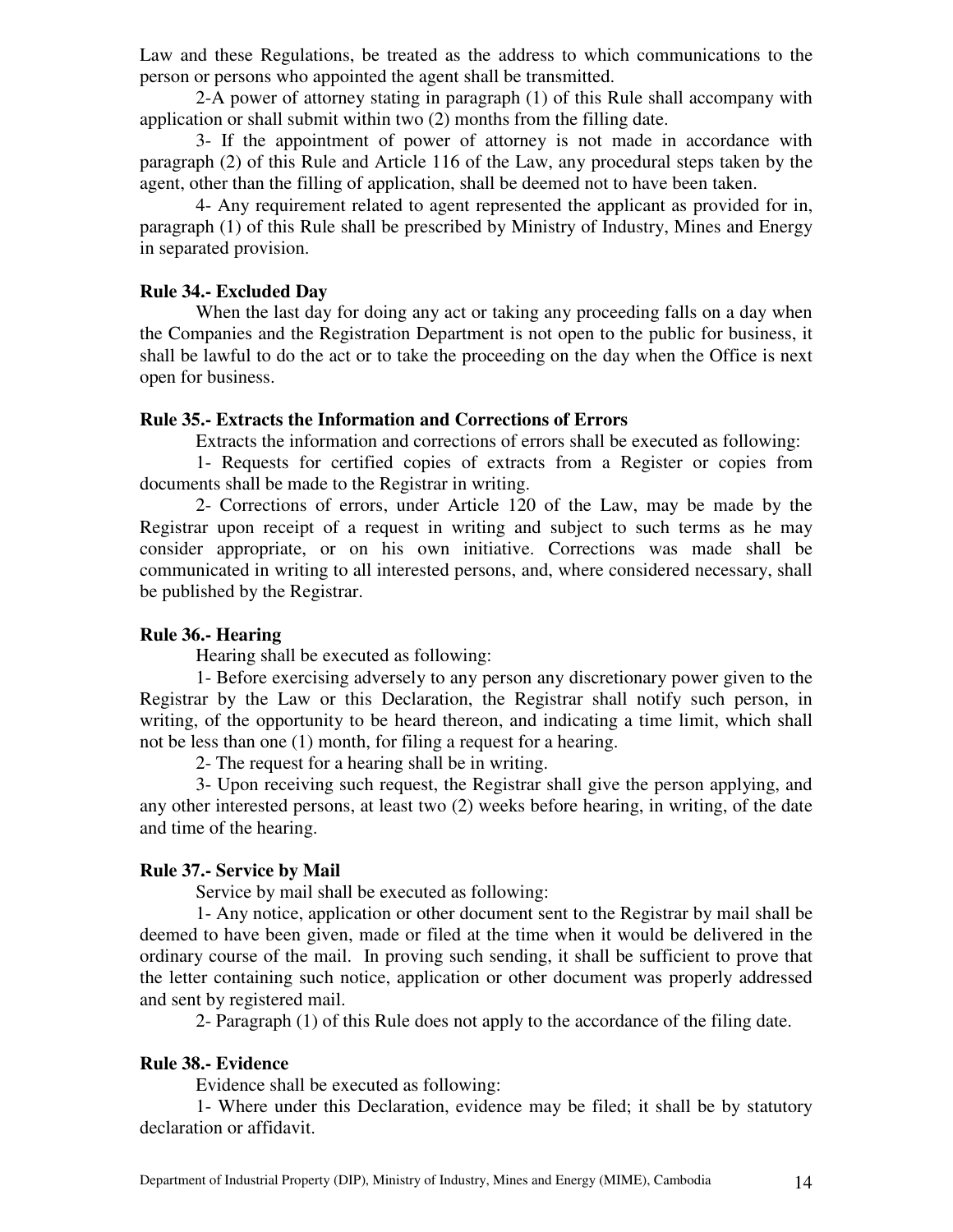2- The Registrar may, if he thinks fit, in any particular case, take oral evidence in lieu of or in addition to such evidence and shall allow any witness to be cross-examined on his affidavit or declaration.

# **Rule 39.- Statutory Declarations**

Statutory declarations shall be executed as following:

1- Any statutory declaration or affidavit filed under the Law or this Declaration shall be made before any officer authorized by law in any part of Cambodia to administer an oath for the purpose of any legal proceedings.

2- Statutory declarations or affidavits made outside Cambodia shall be made before official of Consulate or official of the Embassy of the Kingdom of Cambodia to those countries.

# **Rule 40.- Official Gazette**

Particulars of patents, utility model certificates and other proceedings under the Law and any other information required to be published under the Law or this Declaration and related regulation shall be published, in accordance with the directions of the Registrar, in the Official Gazette.

### **Rule 41.- Fees**

The fees to be paid for granting of patent and utility model certificate under the Law or this Declaration shall be prescribed in inter-ministerial declaration of the Ministry of Economy and Finance and the Ministry of Industry, Mines and Energy.

### **Rule 42.- Settlement of Dispute**

The Department of Industrial Property shall have competent to establish mechanism for settlement of dispute related to the grant of patent, utility model certificates as necessary.

# **Rule 43.- Cooperation**

Department of Industrial Property shall cooperate with national, international organizations and concerning institutions for promoting the protection of industrial property and develop patent and utility model systems.

### **SECTION 3 INVENTION RELATED TO COMPUTER SOFTWARE**

#### **Rule 44.- Invention Related to Computer Software be executed**

Invention related to computer software shall be executed as following:

1- Under paragraph (3) of Article 3 of the Law stating "an invention may be, or may relate to, a product or a process" shall include:

 a- process inventions which, in whole or in part, consist of steps that are performed by computer and are directed by a computer; and

 b- product inventions consisting of elements of a computer-implemented invention, including in particular:

 - machine-readable computer program codes stored on a tangible medium such as a floppy disk, computer hard drive or computer memory; and

 - a general purpose computer whose novelty over the prior art arises primarily due to its combination with a specific computer program.

2- Applicants who have filed patent applications for computer programs and computer-related inventions listed in paragraph (1) shall be considered as having waived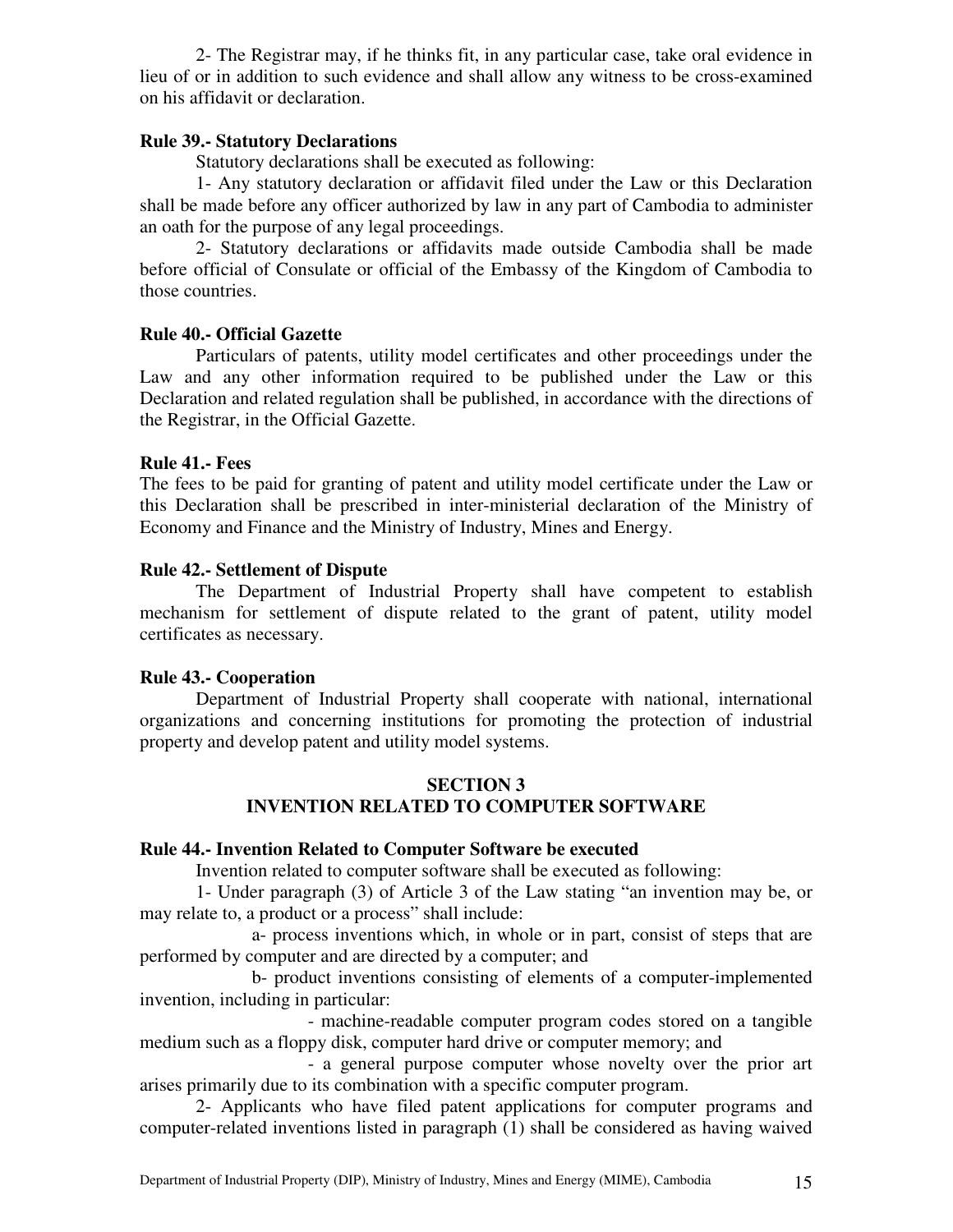from their right of seeking copyright protection, if available, under article 10(1) of TRIPS Agreement.

# **SECTION 4 TRASITIONAL PROVISION**

#### **Rule 45.- Invention Related to Pharmaceutical Products**

An invention related to pharmaceutical products shall be executed as following:

 1- Application for patent claiming inventions of pharmaceutical products referred to in Article 136 of the Law, may be filed to Registration Department, in accordance with Article 16 of the Law and concerned provisions concerned to the Law and this Declaration, from the date of signed this Declaration.

2- The applications mentioned in paragraph (1) of this Declaration shall examine in accordance with the provisions of Section 6 and 7 of Chapter 2 of the Law after the expiry of the transitional period established in Article 136 of the Law.

3- As of the entry into force of the Law, the criteria of patent ability as laid down in Articles 4, 5, 6, 7, 8 and 9 shall applied to the applications mentioned in paragraph (1) and (2) of this Rule, as if those criteria were being applied on the date of filing in the Kingdom of Cambodia or, where priority is available and claimed, the priority date of the application.

4- The applications referred to in paragraph 1 and 2 of this Declaration shall be granted patent protection in accordance with the Law as from the grant of the patent and for the remainder of the patent term, counted from the filing date in accordance with Article 45 of the Law, for those of these applications that meet the criteria for protection referred to in paragraph 3 of this Declaration.

#### **SECTION 5**

#### **FINAL PROVISION**

#### **Rule 46.- Implementing Authorities**

 General Inspector of General Inspection, Director General of General Department of Industry, Chief of Cabinet, Director of Department of Administration, Director of Department of Personal, Director of Department of Accounting and Finance and Director of Department of Industrial Property shall have duty to implement this Declaration according to their competences.

#### **Rule 47.- Entering into Force**

This Declaration enters into force from the date of signing.

Signature

SUY SEM Minister

CC:

- Council of Ministers
- Cabinet of Prime Minister
- Ministry of Foreign Affairs and International Cooperation
- Ministry of Economy and Finance
- The Council for Development of Cambodia